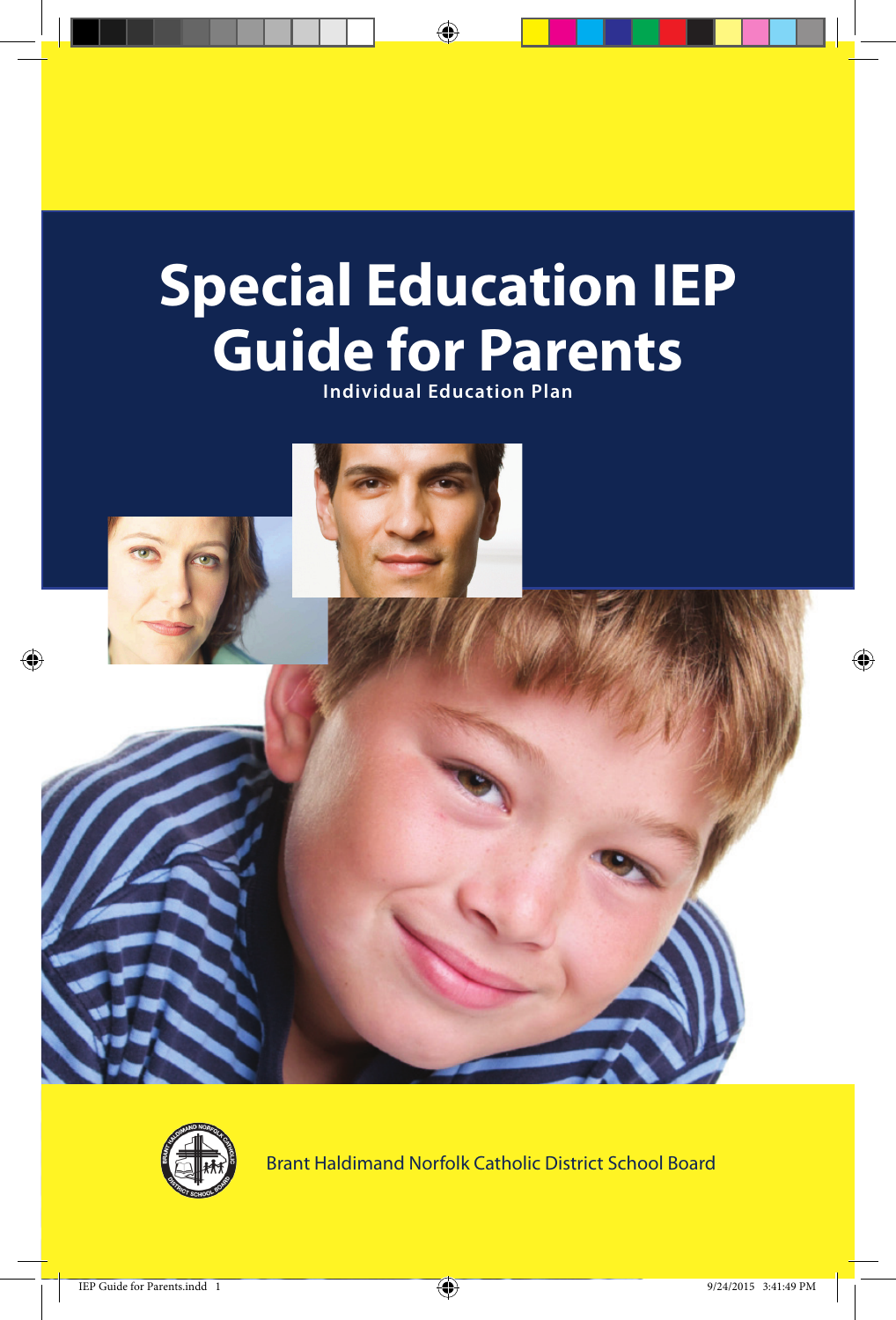## **ACRONYMS RELATED TO SPECIAL EDUCATION**

 $\bigoplus$ 

| ABA         | <b>Applied Behaviour Analysis</b>               |
|-------------|-------------------------------------------------|
| <b>ADHD</b> | <b>Attention Deficit Hyperactivity Disorder</b> |
| <b>ASD</b>  | Autism Spectrum Disorder                        |
| <b>CCAC</b> | <b>Community Care Access Centre</b>             |
| <b>CPRI</b> | Child and Parent Resource Institute             |
| DD.         | Developmental Disability                        |
| <b>DHH</b>  | Deaf and Hard of Hearing                        |
| EA          | <b>Educational Assistant</b>                    |
| FASD        | Fetal Alchol Spectrum Disorder                  |
| HI.         | Hearing Impaired                                |
| IBI         | Intensive Behavioural Intervention              |
| IEP         | <b>Individual Education Plan</b>                |
| <b>IPRC</b> | Identification, Placement and Review Committee  |
| LD          | Learning Disability                             |
| <b>MID</b>  | Mild Intellectual Disability                    |
| ОT          | <b>Occupational Therapist</b>                   |
| <b>PDD</b>  | Pervasive Developmental Disorder                |
| PT          | Physiotherapist                                 |
| S-LP        | Speech-Language Pathologist                     |
| <b>SEA</b>  | <b>Special Equipment Amount</b>                 |
| SEAC        | Special Education Advisory Committee            |
| <b>SERT</b> | Special Education Resource Teacher              |

⊕

⊕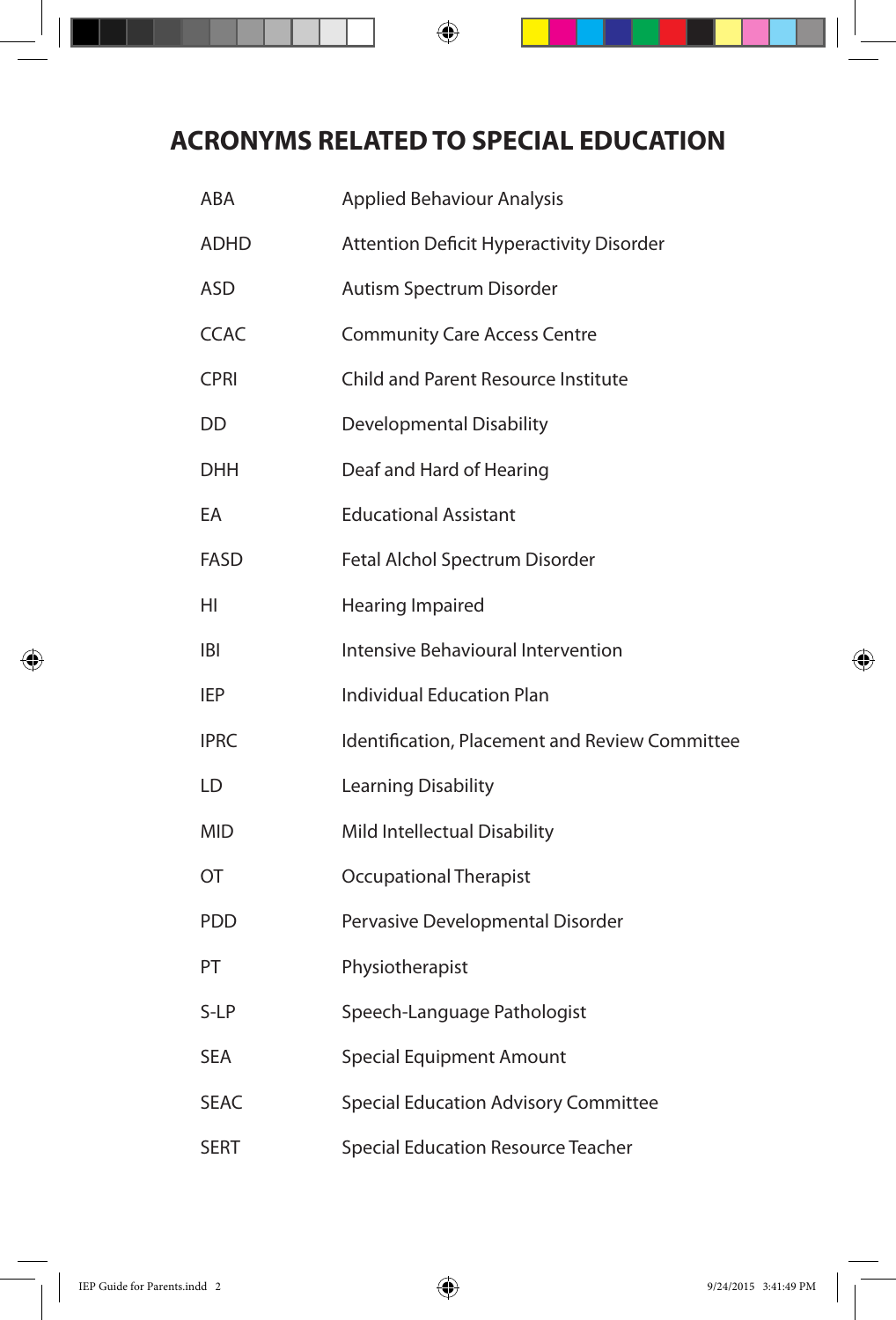## **Special Education IEP Guide for Parents**

As a Catholic learning community, supporting each other in our faith journey, we provide academic excellence within a safe, Christ-centred environment while enabling all individuals to become life-long learners who make a positive contribution to society.

The Brant Haldimand Norfolk Catholic District School Board believes most exceptional children can and should have their needs met, using a variety of strategies, techniques and resource support, in regular classes in their home schools. The application of appropriate programs, services, and placements are determined by the school team, in consultation with parent(s)/legal guardian(s).

Our primary goal is to meet students' needs in their own classrooms in their home school. Parents are partners in the education of their children and have significant involvement in the planning and implementation of programs. Parental input is essential in the decision - making process regarding their child's special education program. We work together to help your child succeed.

When used in this guide, the word 'parent' includes legal guardian. Students should also be involved in the Individual Education Plan (IEP) process, as appropriate. Students 16 years of age or older are required to be involved.

If, after reading this guide, you require more information, please contact the school.

Created by Special Education Services Brant Haldimand Norfolk Catholic District School Board 322 Fairview Drive, P. O. Box 217, Brantford, Ontario N3T 5M8 T 519 756 6369 E info@bhncdsb.ca www.bhncdsb.ca Revised: September 2015

Brant Haldimand Norfolk Catholic District School Board Page 3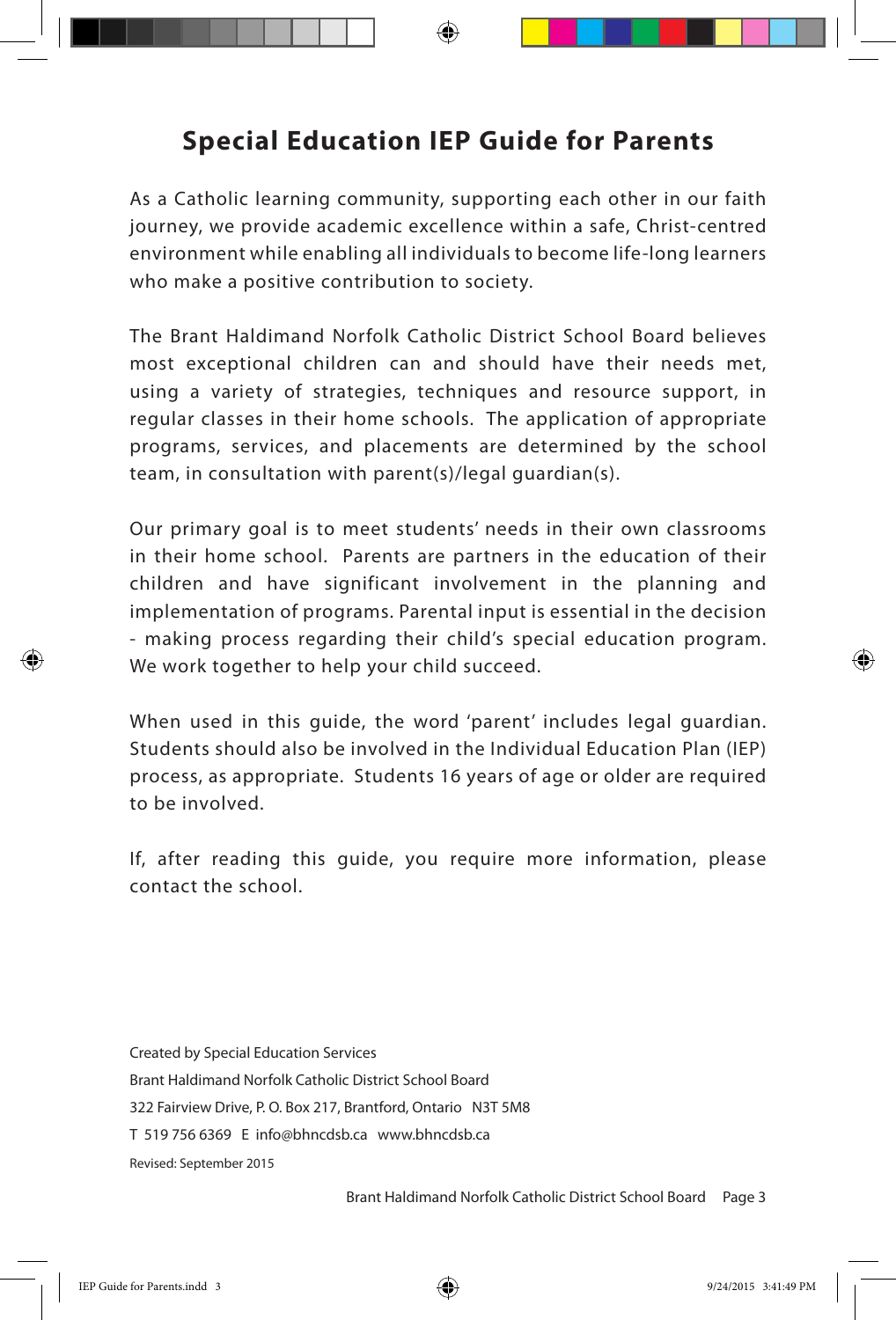#### **What is an exceptional pupil?**

The term exceptional is used to describe a student who has extraordinary needs and may require special programming. The student's communication, intellectual, physical, behaviour or multiple exceptionality is such that he or she is considered to need placement in a special education program.

|                      | <b>Categories of exceptionalities</b>                   |
|----------------------|---------------------------------------------------------|
| <b>Communication</b> | autism, learning disability, deaf and hard of hearing,  |
|                      | language impairment, speech impairment                  |
| <b>Intellectual</b>  | giftedness, mild intellectual disability, developmental |
|                      | disability                                              |
| <b>Physical</b>      | physical disability, blind and low vision               |
| <b>Behaviour</b>     | behaviour                                               |
| <b>Multiple</b>      | a combination of the above exceptionalities which       |
|                      | require appropriate support services                    |

#### **What is a special education program?**

A special education program is defined in the Education Act as an educational program that:

- Is based on and modified by the results of continuous assessment and evaluation
- Includes a plan (i.e., IEP) containing specific objectives and an outline of special education services that meet the needs of the exceptional pupil

Special education services are the facilities and resources, including support personnel and equipment, that your child might need.

#### **What is an IEP?**

Once a student has been identified as exceptional, an Individual Education Plan (IEP) must be developed in consultation with the parent. The IEP will include:

- Specific educational expectations
- An outline of the special education program and services that will be provided
- A statement about the methods by which the student's progress will be reviewed
- A transition plan outlining the pathway toward appropriate post secondary school activities, such as work, further education, and community living

The IEP must be completed within thirty (30) instructional days after the student has been placed in the program, and the principal must ensure the parents receive a copy of it.

Page 4 Special Education IEP Guide for Parents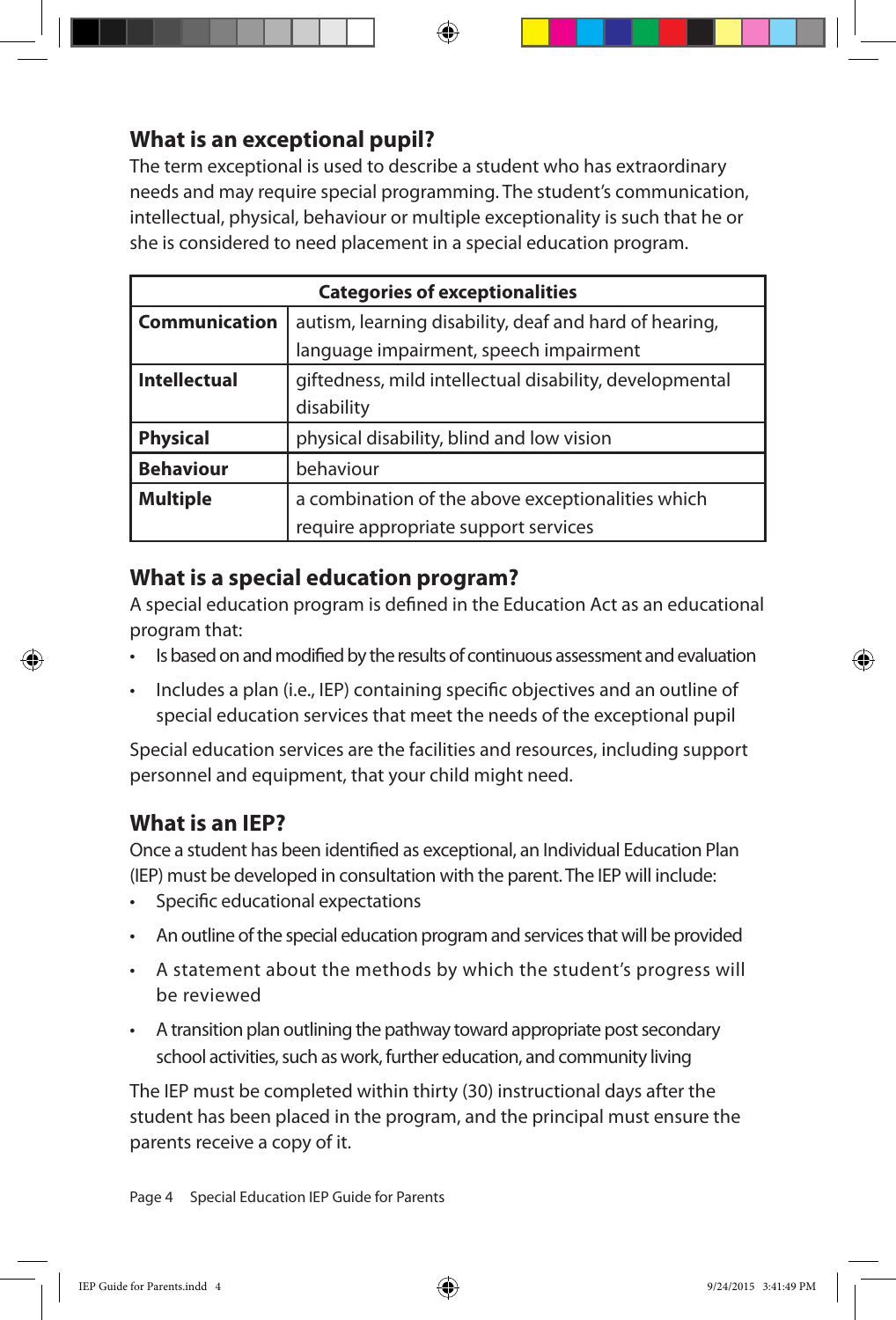An IEP is a written plan. It is a working document which describes the strengths and needs of the individual student. It is **not**, however, a description of everything that will be taught to the student. It is a summary of the expectations for a student's learning during a school year. The lEP provides an opportunity for all those involved with the student to work together to provide a program that will foster student achievement and success.

#### **When is an IEP needed?**

An IEP is needed when a student requires a special education program and/or services to meet his/her needs. It can be developed as early as the child's first entry into school or at any time during the student's school experience. An IEP should be directly connected to the learning expectations in the Ontario Curriculum, but there may be a need to have modifications made to those expectations that meet the needs of the student.

#### **Accommodation**

The term accommodation is used to refer to the special teaching and assessment strategies, human supports, and/or individualized equipment required to enable a student to learn and to demonstrate learning. Accommodations do not alter the provincial curriculum expectations for the grade. Accommodations are provided to meet the specific needs of each individual student. A few examples of accommodations are: changing the length of time needed to complete an assignment/test, using assistive technology, altering the instructions to match a student's style of learning, or photocopying notes. Most students receiving accommodations are working on grade level expectations of the Ontario Curriculum.

#### **Modification**

Modifications are changes made in the age-appropriate grade level expectations for a subject or course in order to meet a student's learning needs. These changes may involve developing expectations that reflect knowledge and skills required in the curriculum for a different grade level and/or increasing or decreasing the number and/or complexity of the regular grade level curriculum expectations.

#### **Alternative Expectation**

Alternative expectations are developed to help students acquire knowledge and skills not represented in the Ontario curriculum. Learning expectations in the areas of life skills, behaviour management, or orientation and mobility training for students who are blind or partially sighted are examples of alternative expectation areas.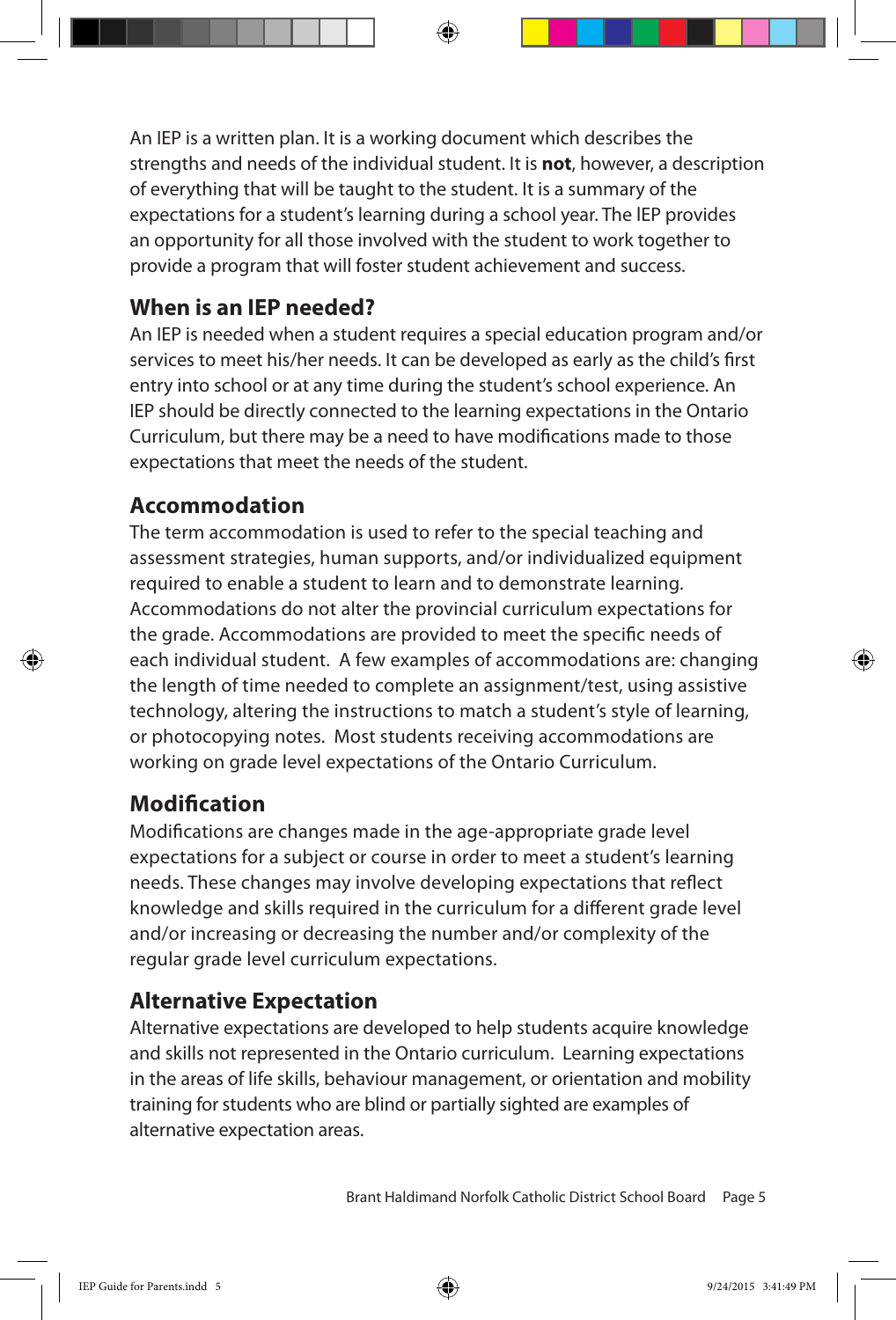#### **For whom is an IEP developed?**

In regulation 181/98, 'Identification and Placement of Exceptional Pupils', principals are required to ensure that an IEP is developed for each student who has been identified as exceptional by an IPRC within 30 school days of the student's placement in a special education program. IEPs may also be prepared for students who are receiving special education programs and services but who have not been formally identified as exceptional.

#### **How is an IEP developed?**

A student's IEP is developed by first:

- Reviewing the Ontario Student Record (OSR)
- Identifying the student's strengths and needs as identified through the IPRC process based on assessment. Strengths should include information on learning modalities or styles and lead to the development of successful strategies and accommodations that would maximize the student's ability to learn. Needs should be directly related to the reason why the student requires changes to curriculum or the learning environment, whether it be through accommodations, modified expectations, or the development of alternative programming to the regular curriculum. For most exceptionalities the needs do not change significantly over time
- Consulting with the student, parents, school staff, and other professionals
- • Observing the student

⊕

Reviewing the student's current work and conducting further assessments, if necessary

This information is used to identify annual goals and learning expectations, and to determine the teaching strategies, resources, and assessments which will be used. This information is consolidated on the IEP. The school team will meet to review this information. Parents are encouraged to be involved in the team meetings.

#### **What is an annual goal?**

The annual goal is a statement describing what a student can reasonably be expected to accomplish by the end of the school year. It is a target, not a rigid requirement.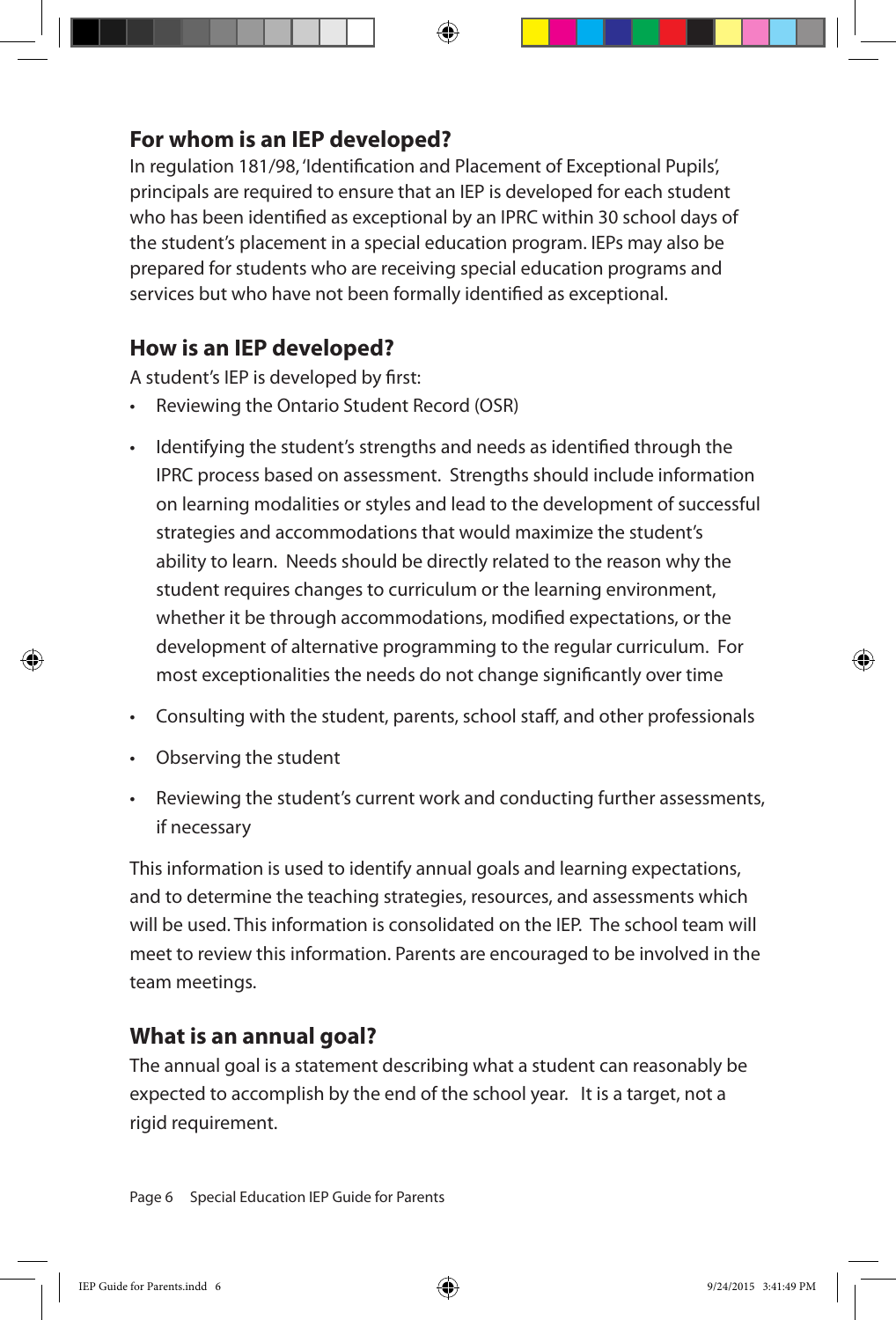#### **What are learning expectations?**

Learning expectations outline term-by-term goals. They generally break the skills down into discrete components. Any learning expectations which can be tied to the Ontario Curriculum should be reported on the Provincial Report Card. Alternative (i.e., not based on the Ontario Curriculum) expectation results should be recorded on an Auxillary Report, and added as an addendum to the provincial report card.

#### **What are teaching strategies?**

Teaching strategies support the student in achieving his or her learning expectations. If there is a teaching strategy that relates to a particular expectation, and it differs from the strategies used with other students, it should be recorded alongside the learning expectations in the IEP. It is possible that some learning expectations do not require different teaching strategies from those regularly used in the classroom. Where that is the case, a strategy need not be identified.

#### **Important information to be included in an IEP**

- Goals and specific measurable expectations for the student
- Student's strengths and needs
- Relevant medical/health information
- Relevant formal (standardized) assessment data
- Student's current level of educational achievement in each program area
- Program modifications (changes to the grade-level expectations in the Ontario Curriculum)
- • Accommodations (supports or services to help the student gain access to the curriculum and demonstrate learning)
- Special Education and related services provided to the student
- Assessment strategies for reviewing the student's achievement and progress
- Regular updates, showing dates, results, and recommendations
- Transition Plan As per Policy/Program Memorandum No. 156 (PPM 156), a Transition Plan will identify transition goals, actions required to achieve the goals, roles and responsibilities, and timelines for implementation and/ or completion of each identified action
- As per Policy/Program Memorandum No. 140 (PPM 140), Applied Behaviour Analysis (ABA) strategies are incorporated into the IEPs of students with Autism Spectrum Disorder (ASD), where appropriate

Brant Haldimand Norfolk Catholic District School Board Page 7

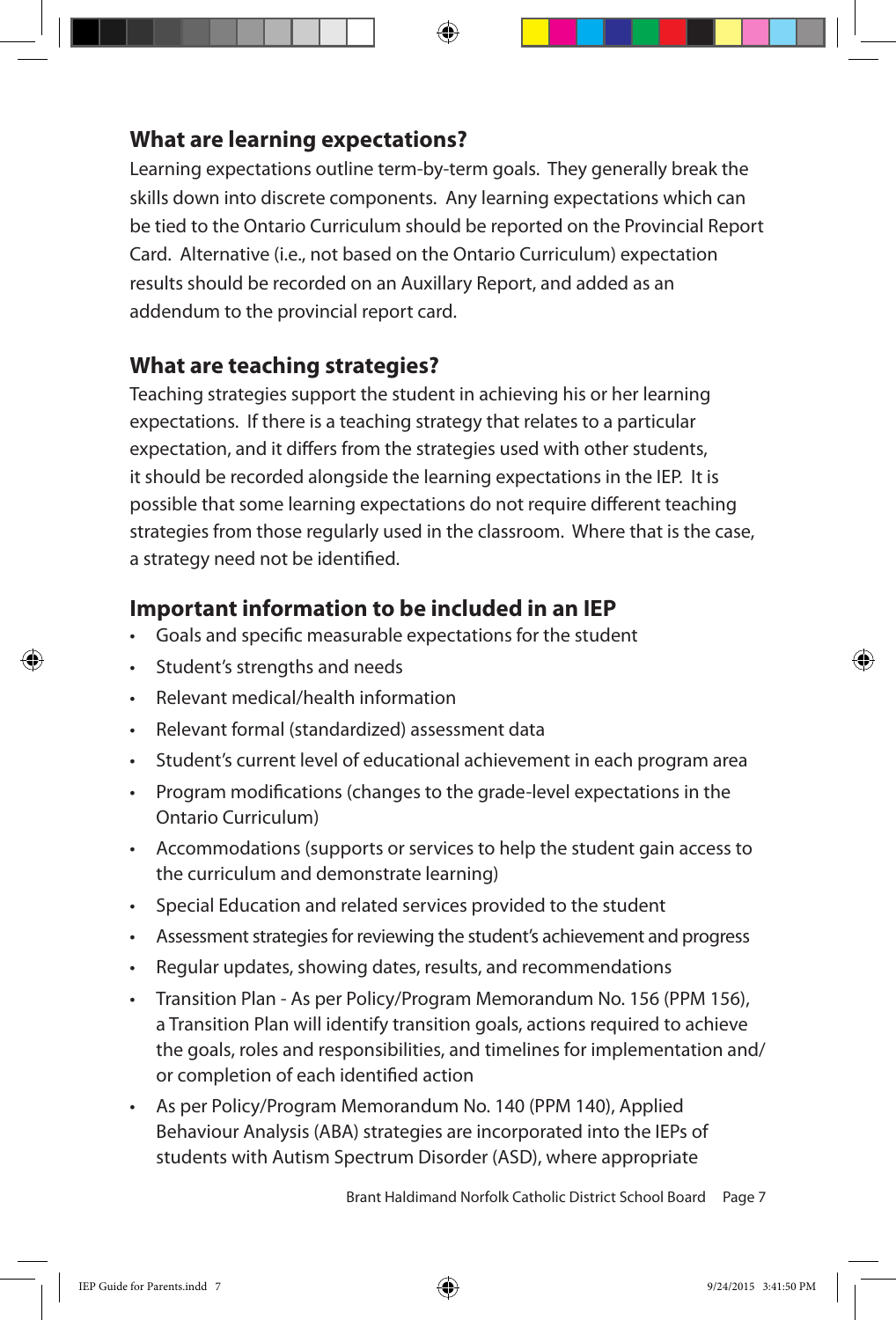#### **Who is involved in the development of the IEP?**

An IEP should be developed collaboratively by those who know the student best and those who will be working directly with the student. The persons involved can and should vary according to the needs of the individual student. Members may include the student, the student's parents, the student's teachers, the principal and appropriate special education staff and support personnel.

#### **When and how is the IEP reviewed and changed?**

The IEP is reviewed at least once every reporting period (such as report card times at elementary or the change of semester at secondary) and when the student transfers to another school. However, the student's progress should be continuously monitored, assessed, and evaluated to determine if program and teaching adjustments are necessary. The IEP is a working document. The IEP is changed or adjusted when it has been determined that the goals and expectations are no longer appropriate for the student. Some plans will require more extensive revision than others.

#### **What is the parent's role?**

The parent's role is to:

- • Collaborate in the IEP process
- Advocate in their child's best interest
- Provide important information about their child's likes, dislikes, learning styles, interests, and reactions to situations, and about the talents and skills their child demonstrates in the home and community; reinforce and extend the educational efforts of the teacher by providing opportunities to practice and maintain skills in the home
- Provide feedback on the transfer of skills to the home and community environments
- Maintain open communication with the school

Page 8 Special Education IEP Guide for Parents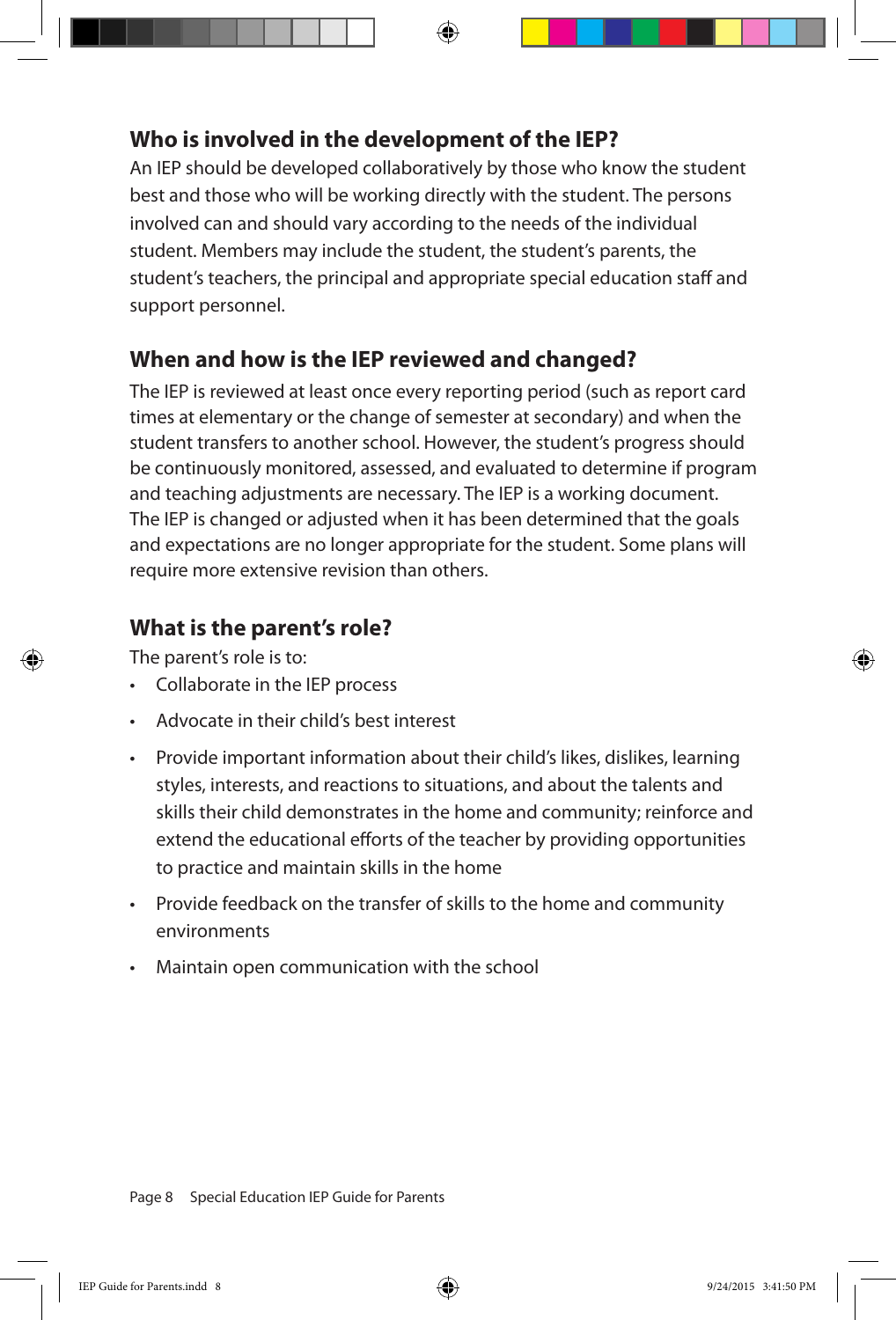#### **What other supports can be accessed?**

| ASD School Support Consultants (Hamilton Health Sciences) Referral Process |              |
|----------------------------------------------------------------------------|--------------|
| Big Brothers Big Sisters of Grand Erie - Brantford & Brant                 | 519 759 3222 |
| Big Brothers Big Sisters of Grand Erie - Haldimand & Norfolk               | 519 426 3121 |
| Child & Parent Resource Institute (CPRI)                                   | 519 858 2774 |
| <b>Contact Brant</b>                                                       | 519 758 8228 |
| <b>Contact Haldimand-Norfolk</b>                                           | 519 587 2441 |
| <b>Family Counselling Centre of Brant</b>                                  | 519 753 4173 |
| Haldimand-Norfolk REACH                                                    | 519 587 2441 |
| Lansdowne Children's Centre                                                | 519 753 3153 |
| St. Leonard's Community Services                                           | 519 759 8830 |
| St. Leonard's Integrated Mental Health 24 Hour Crisis Service 519 759 7188 |              |
| Woodview Mental Health & Autism Services                                   | 519 752 5308 |

#### **What organizations are available to assist parents?**

Many organizations provide assistance to parents of exceptional students including:

Association for Bright Children of Ontario Canadian Mental Health Association Canadian National Institute for the Blind Canadian Hearing Society Children's Aid Society of Haldimand and Norfolk Council for Exceptional Children Easter Seals Society Family and Children's Services (Brantford) Learning Disabilities Association of Ontario Ontario Association for Families with Children with Communication Disorders Parents for Children's Mental Health St. Leonard's Community Services Tourette Syndrome Association of Ontario VIEWS for the Visually Impaired VOICE for Hearing Impaired Children

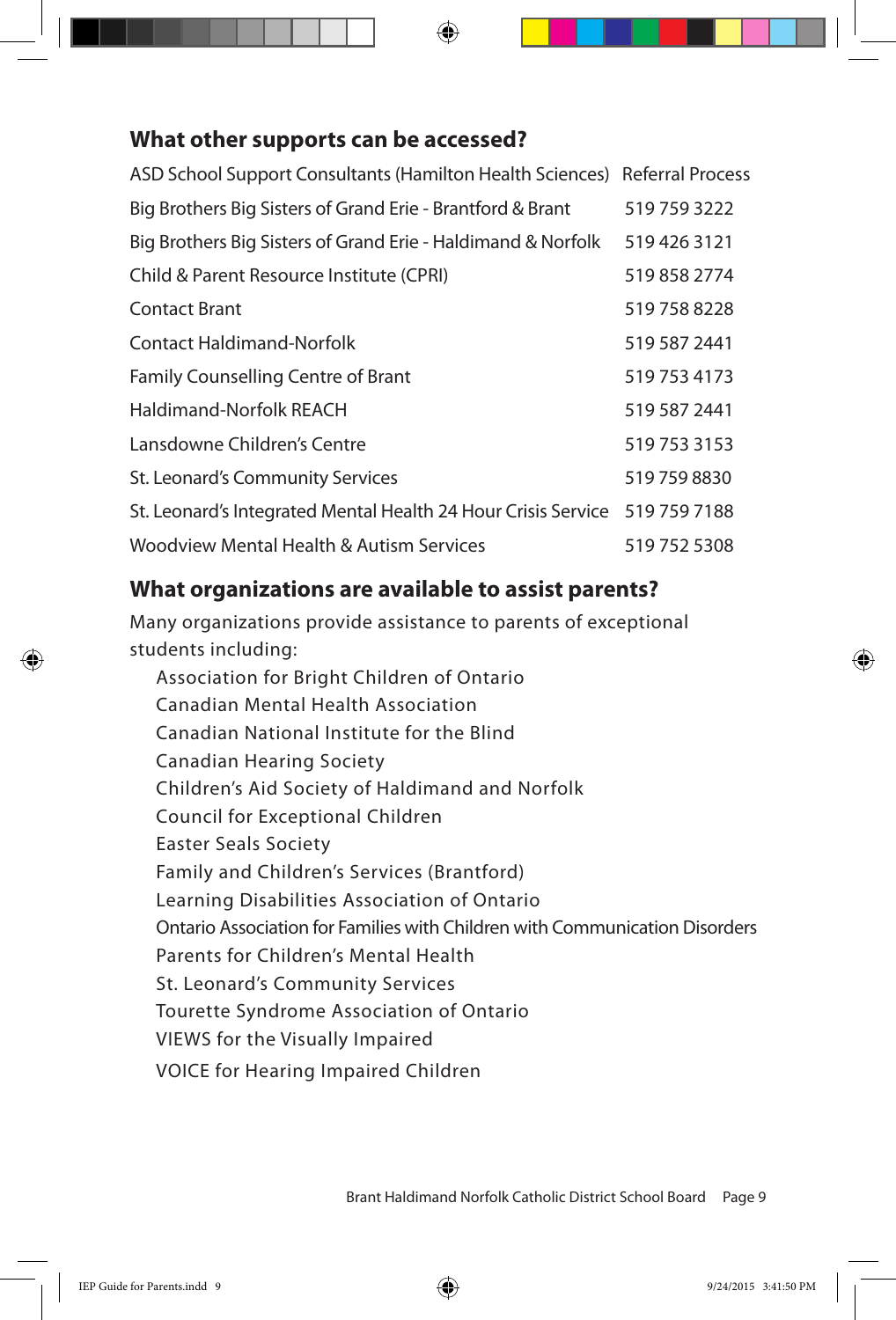

## **Notes**

and the control of the control of the control of the control of the control of the control of the control of the

Page 10 Special Education IEP Guide for Parents

⊕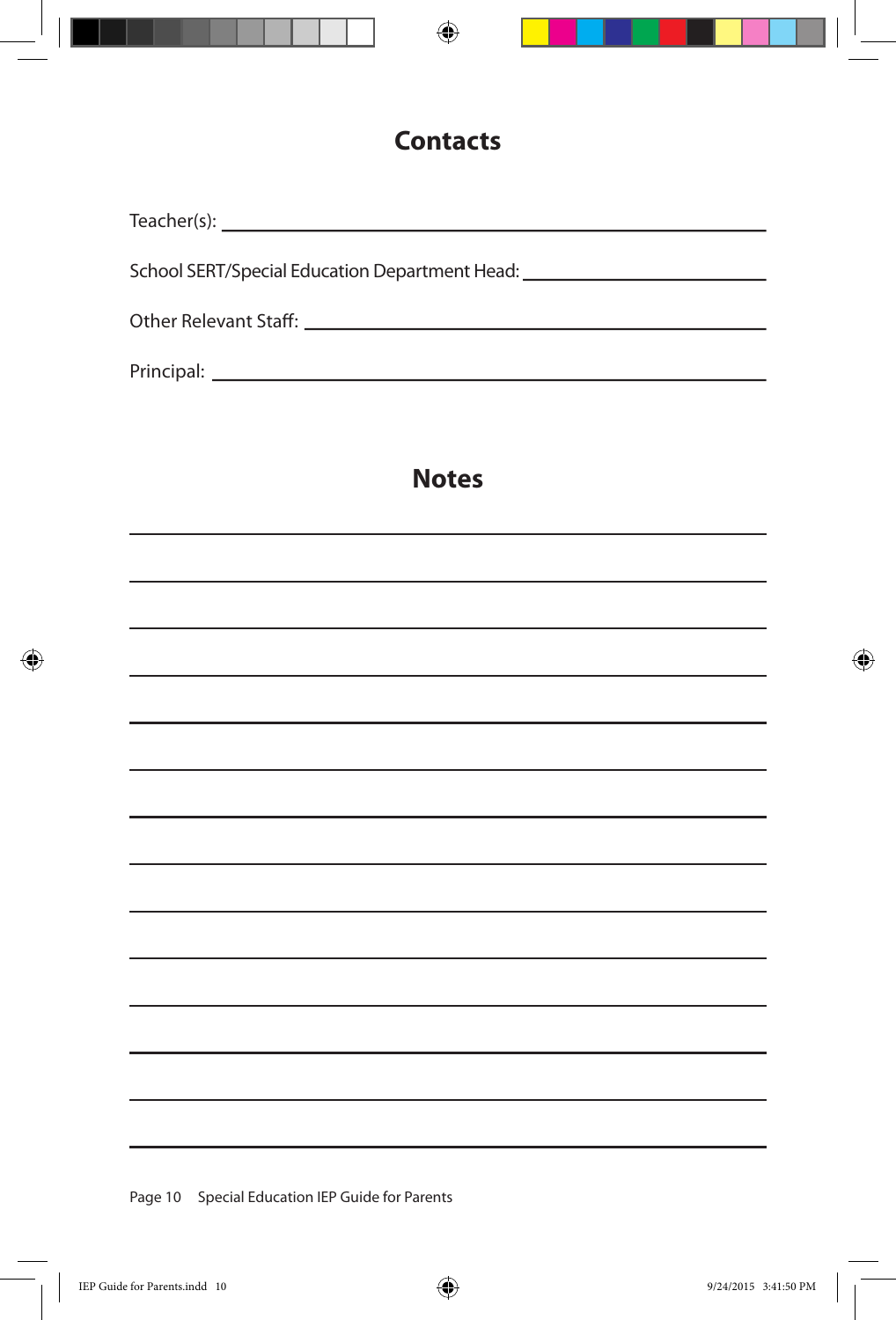|                 | <b>Individual Education Plan</b> |  |
|-----------------|----------------------------------|--|
| (IEP) Checklist |                                  |  |

 $\bigoplus$ 

| 1. | The school provided me with the IEP Guide for Parents.                                                                                                                  |  |
|----|-------------------------------------------------------------------------------------------------------------------------------------------------------------------------|--|
| 2. | The school has explained the reason for the IEP.                                                                                                                        |  |
| 3. | The school formally invited me to consult about the IEP.                                                                                                                |  |
| 4. | The IEP contains all relevant assessment data to support the<br>identification and/or need for programming.                                                             |  |
| 5. | The areas of strengths and needs come from assessment data.                                                                                                             |  |
| 6. | The scheduled Health Support Services necessary to<br>attend school are included.                                                                                       |  |
| 7. | Instructional, environmental, and assessment<br>accommodations are appropriate.                                                                                         |  |
| 8. | The Special Education Program section appropriately<br>provides:                                                                                                        |  |
|    | Current level of achievement.                                                                                                                                           |  |
|    | Annual program goals.<br>٠                                                                                                                                              |  |
|    | Learning Expectations.                                                                                                                                                  |  |
|    | Individualized teaching strategies.<br>٠                                                                                                                                |  |
|    | Assessment methods.<br>٠                                                                                                                                                |  |
| 9. | It has been explained that the Learning Expectations will<br>be reported on the report card or auxiliary report.                                                        |  |
|    | 10. It has been explained that the Human Resources section of<br>the IEP outlines who provides support, including initiation<br>date, frequency/intensity and location. |  |
|    | 11. My feedback regarding the IEP is documented on the<br>Consultation Log, and is sent home with each IEP.                                                             |  |
|    | 12. The principal has signed and dated the IEP.                                                                                                                         |  |
|    | 13. The IEP is written in clear language.                                                                                                                               |  |
|    | 14. A Transition Plan is included with the IEP.                                                                                                                         |  |

Brant Haldimand Norfolk Catholic District School Board Page 11

 $\overline{\phantom{a}}$ 

 $\bigoplus$ 

 $\overline{\phantom{a}}$ 

 $\bigoplus$ 

Yes No